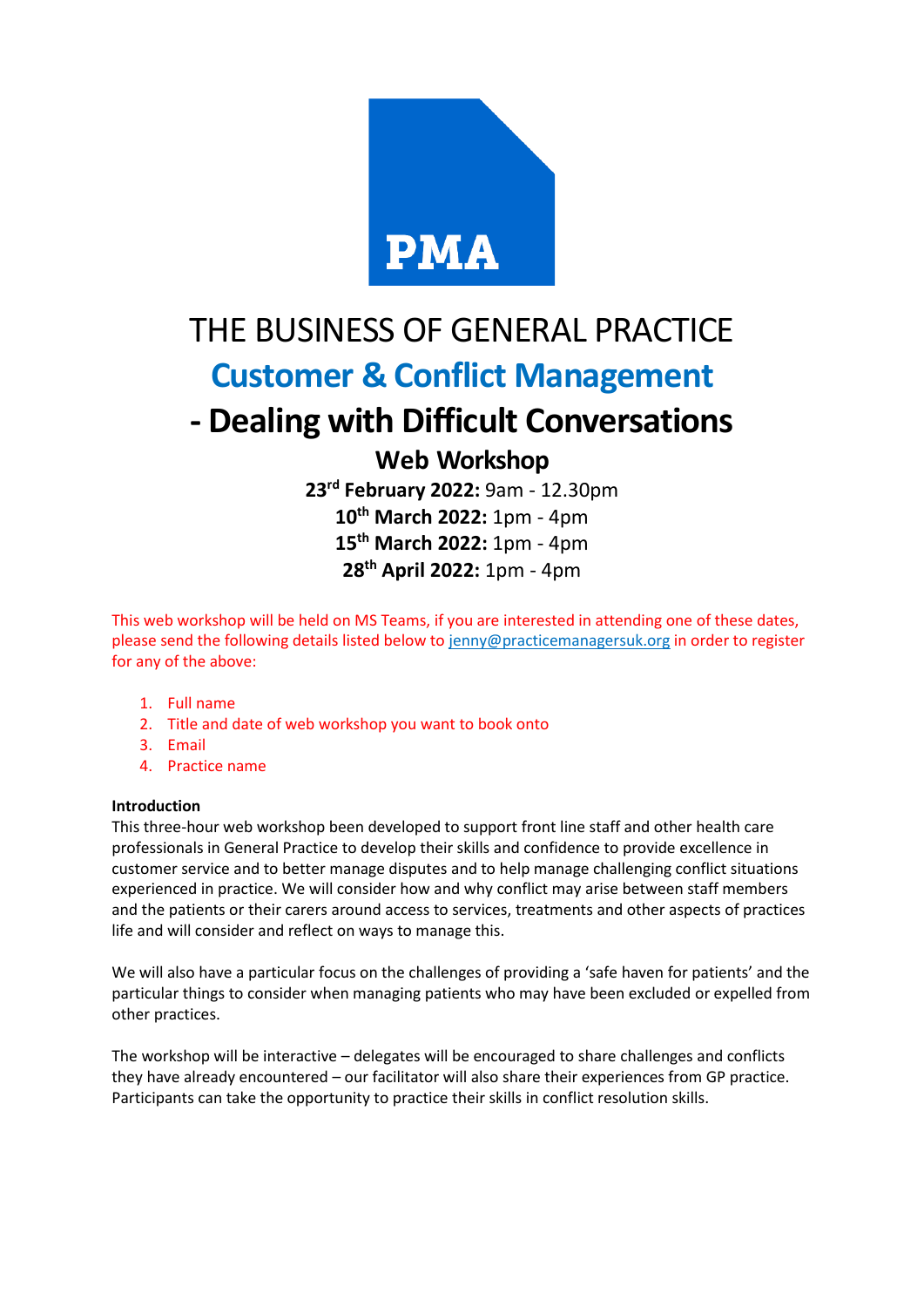By the end of the workshop delegates will be able to:

- ❖ Recognise barriers to good communication.
- ❖ See the importance of excellent internal communication and the positive effect this has on service delivery.
- ❖ Enhance awareness of your response to different conflict situations and personality types and the effect this can have when dealing with challenging situations.
- ❖ Manage and understand the expectations, feelings, fears and needs of the patients.
- ❖ Understand the specific challenges with managing patients excluded from other practices.
- ❖ Exhibit more confidence, motivation and control when dealing with challenging situations and complaints.
- ❖ Understand the difference between assertive, aggressive and passive behaviour.

Slides and handouts will be provided to support this workshop and certificates of attendance are awarded after the workshop.

# **Programme**

### **Introduction, Objectives, Why are we here? …**

#### **What the Patients think…**

❖ What do patients say?

#### **Key Characteristics of Excellent Customer Service**

- ❖ First Impressions
	- ❖ Last Impressions

#### **Communications**

- ❖ Face to face communications
- ❖ 3 V's of Communication
- ❖ Non-verbal Communications
- ❖ Great Communication is….
- ❖ Things to Avoid…
- ❖ Professional Touches

#### **Listening for Success**

- ❖ Active Listening
- ❖ Open vs Closed Questions
- ❖ Context
- ❖ Risk Assessment developing a safe environment
- ❖ Triggers

#### **BREAK**

### **Models of Communication**

- ❖ Models of Communication
	- ✓ Escalate or De-escalate
	- ✓ Managing Difficult Conversations
	- $\checkmark$  Escalating Conflict recognising the signs
	- ✓ Take Action
	- $\checkmark$  Things to Remember...